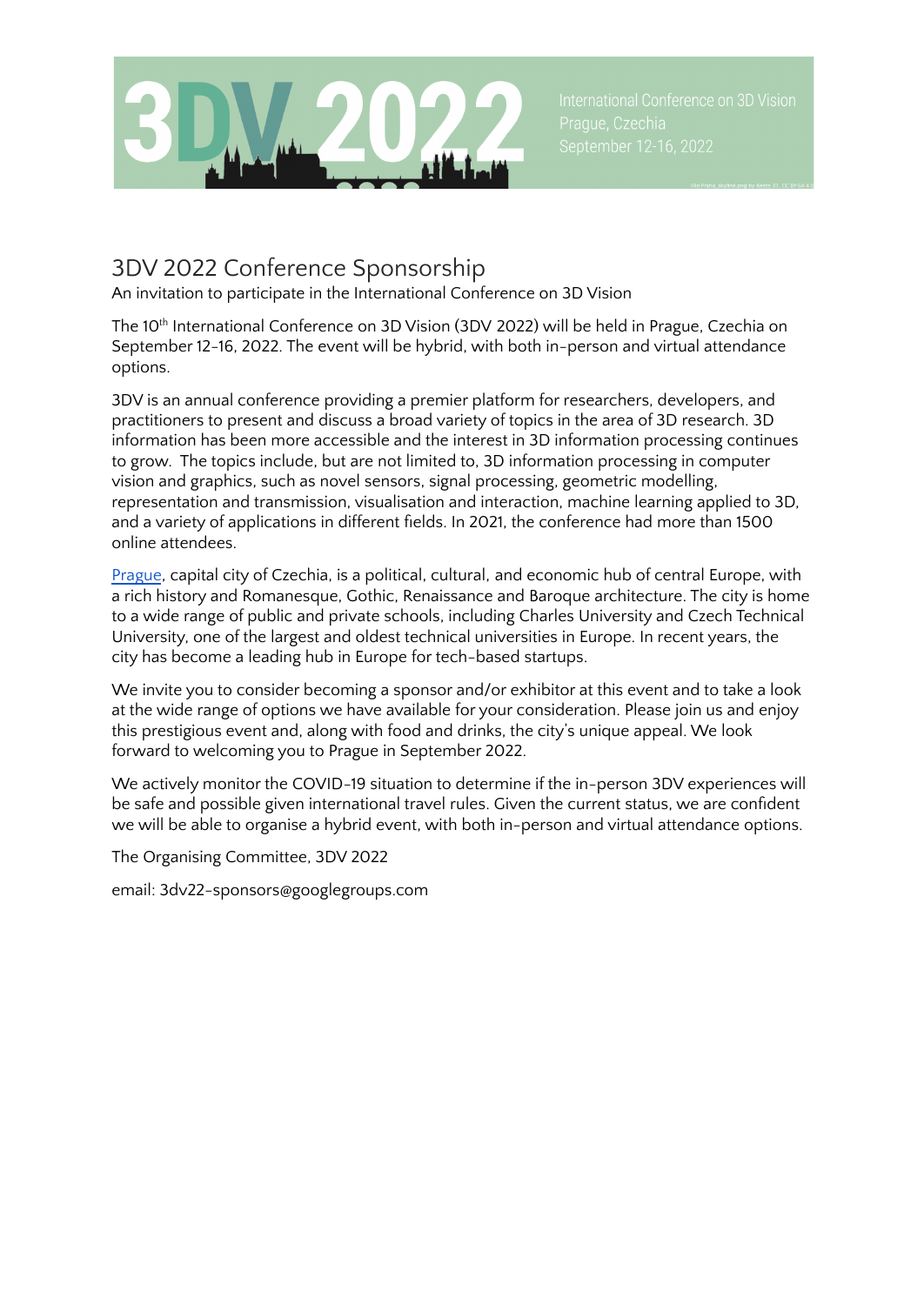

#### Venue

The conference will take place on the main campus of Czech Technical University in Prague, just 20 minutes walking distance from Prague castle.





Faculty of Electrical [Engineering,](https://www.google.com/maps/place/Faculty+of+Electrical+Engineering,+Czech+Technical+University+in+Prague/@50.0921165,14.394828,14z/data=!4m5!3m4!1s0x470b953b18badba7:0xff08f7e48420083f!8m2!3d50.102629!4d14.393031?hl=en) Czech Technical University, Prague

### Conference website

For detailed information on the conference, please visit:

<https://3dvconf.github.io/2022/>

#### Benefits for attendees

- Top-rated contributed sessions;
- Keynote and/or invited sessions of topical interest;
- Exhibitors showcasing their latest products and services.

## Benefits for exhibitors

Stand out from the competition and benefit from this unique opportunity to meet, virtually or in-person, with academic researchers, students, and scientists from around the world who conduct research on 3D vision, graphics, machine learning, and virtual/augmented/mixed reality.

- Meet with prospective employees;
- A single place to keep up-to-date with new trends in 3D vision and related topics;
- Top-rated technical program draws attendees from around the world;
- An exhibit committee staffed with experienced exhibiting, sales, and marketing professionals;
- High visibility exhibits co-located with poster sessions and coffee breaks.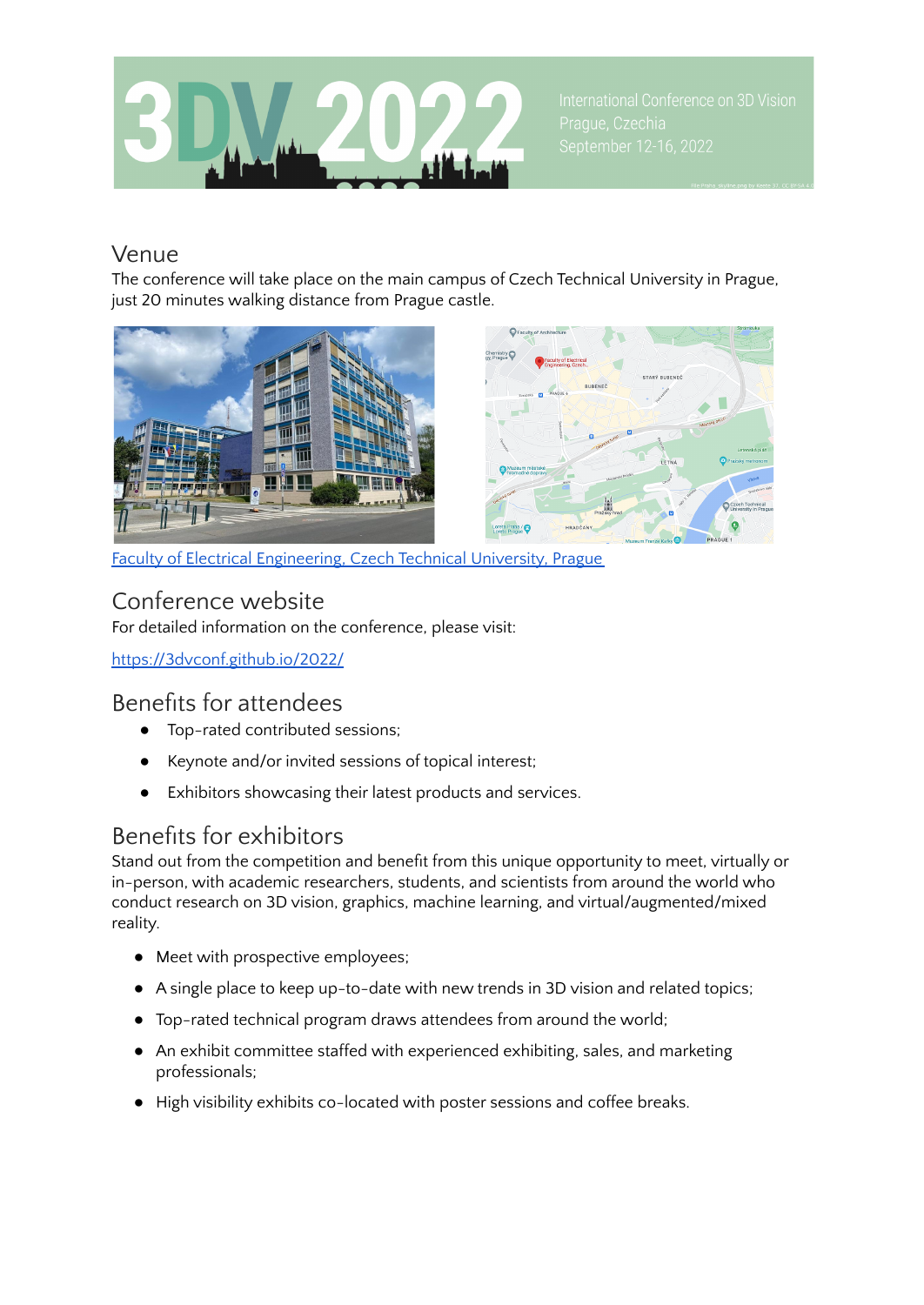

### About the conference programme

The conference is currently planned for four days (3 days of main conference, 1 day of tutorials) between Monday, 12 September 2022 and Friday, 16 September 2022. The program will include:

- Invited Keynote speakers;
- Displays, paper and poster presentations,
- Tutorials,
- Demonstrations and exhibitors.

### Partnership programmes

Platinum Partner — 5,000€

- Partner's logo on the conference website with hyperlink to the partner's website
- Large partner's logo in the printed programme, banners and on online conference site
- Acknowledgement during the main events
- One promotional insert in the participant conference bag
- 5 complimentary delegate registrations, inclusive of social functions
- Exhibition space (about  $2 \times 2$  m, exact size to be confirmed), first choice for a prime position in the exhibition area

#### Gold Partner — 3,000€

- Partner's logo on the conference website with hyperlink to the partner's website
- Medium partner's logo in the printed programme, banners and on online conference site
- Acknowledgement during main events
- One promotional insert in the participant conference bag
- 3 complimentary delegate registrations, inclusive of social functions
- Exhibition space (about  $2×2$  m, exact size to be confirmed)

#### Silver Partner — 2,000€

- Partner's logo on the conference website with hyperlink to the partner's website
- Regular size partner's logo in printed programme, banners and on online conference site
- Acknowledgement during main events
- 2 complimentary delegate registrations, inclusive of social functions
- Exhibition space (about  $2×1$  m, exact size to be confirmed)

#### Bronze Partner — 1,000€

- Partner's logo on the conference website with hyperlink to the partner's website
- Regular size partner's logo in printed programme, banners and on online conference site
- Acknowledgement during main events
- 1 complimentary delegate registration, inclusive of social functions

Startup Partner — 500€

● Partner's logo on the conference website with hyperlink to the partner's website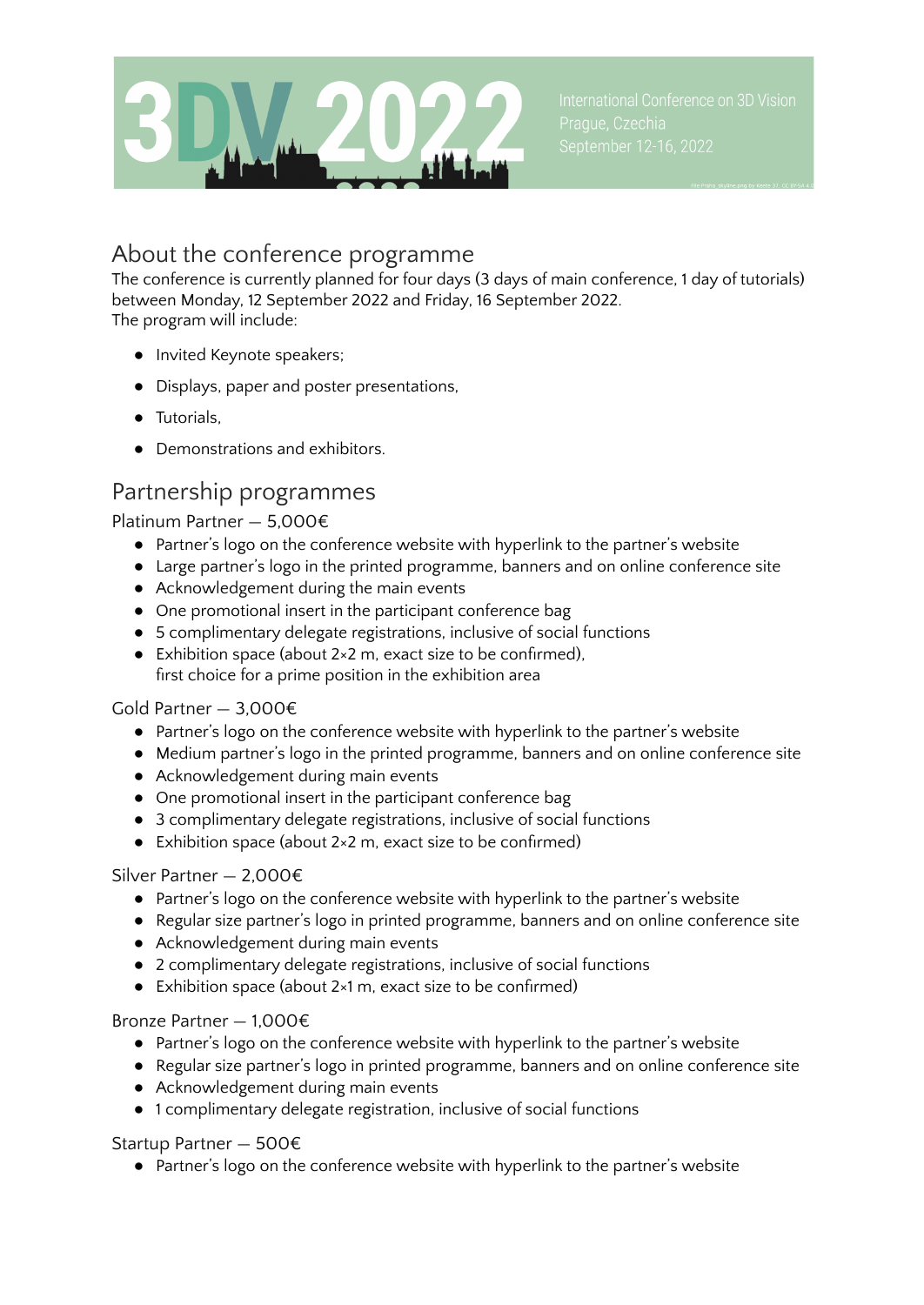

- Regular size partner's logo in printed programme, banners and on online conference site
- Acknowledgement during main events

|               | Linked<br>partner logo<br>on website | Logo in printed<br>programme | Acknow-<br>ledgements<br>during main events | <b>Promo insert</b><br>in delegate<br>kit | Complimentary<br>delegate<br>registrations | <b>Exhibition space</b>           |
|---------------|--------------------------------------|------------------------------|---------------------------------------------|-------------------------------------------|--------------------------------------------|-----------------------------------|
| Platinum      | Yes                                  | Large                        | Yes                                         | Yes                                       | 5 physical                                 | $-2\times2$ m<br>(prime location) |
| Gold          | <b>Yes</b>                           | Medium                       | Yes                                         | Yes                                       | 3 physical                                 | $-2\times2$ m                     |
| Silver        | Yes                                  | Regular                      | Yes                                         |                                           | 2 physical                                 | $-2\times1$ m                     |
| <b>Bronze</b> | Yes                                  | Regular                      | Yes                                         |                                           | 1 physical                                 |                                   |
| Startup       | Yes                                  | Regular                      | Yes                                         |                                           | 1 online                                   |                                   |

# Additional opportunities

Prize sponsorship

- Best Paper Award (2,000€)
- Best Student Paper Award (1,000€)
- Best Paper Honourable Mention Award (500€)
- Custom prizes (to be discussed with chairs)

Welcome Reception Sponsor – 2,500€

- Display space for one piece of advertising material (roll-ups, brochures etc.) during Ice breaker
- Prominent display of the logo during the reception

Coffee Break Sponsor — 1,000€

- Display space for one piece of advertising material (folder, brochures etc.) during a coffee break of your choice
- Prominent display of the logo during the break

Bag insert — 500€

● Inclusion of promotional material in the participant conference bag